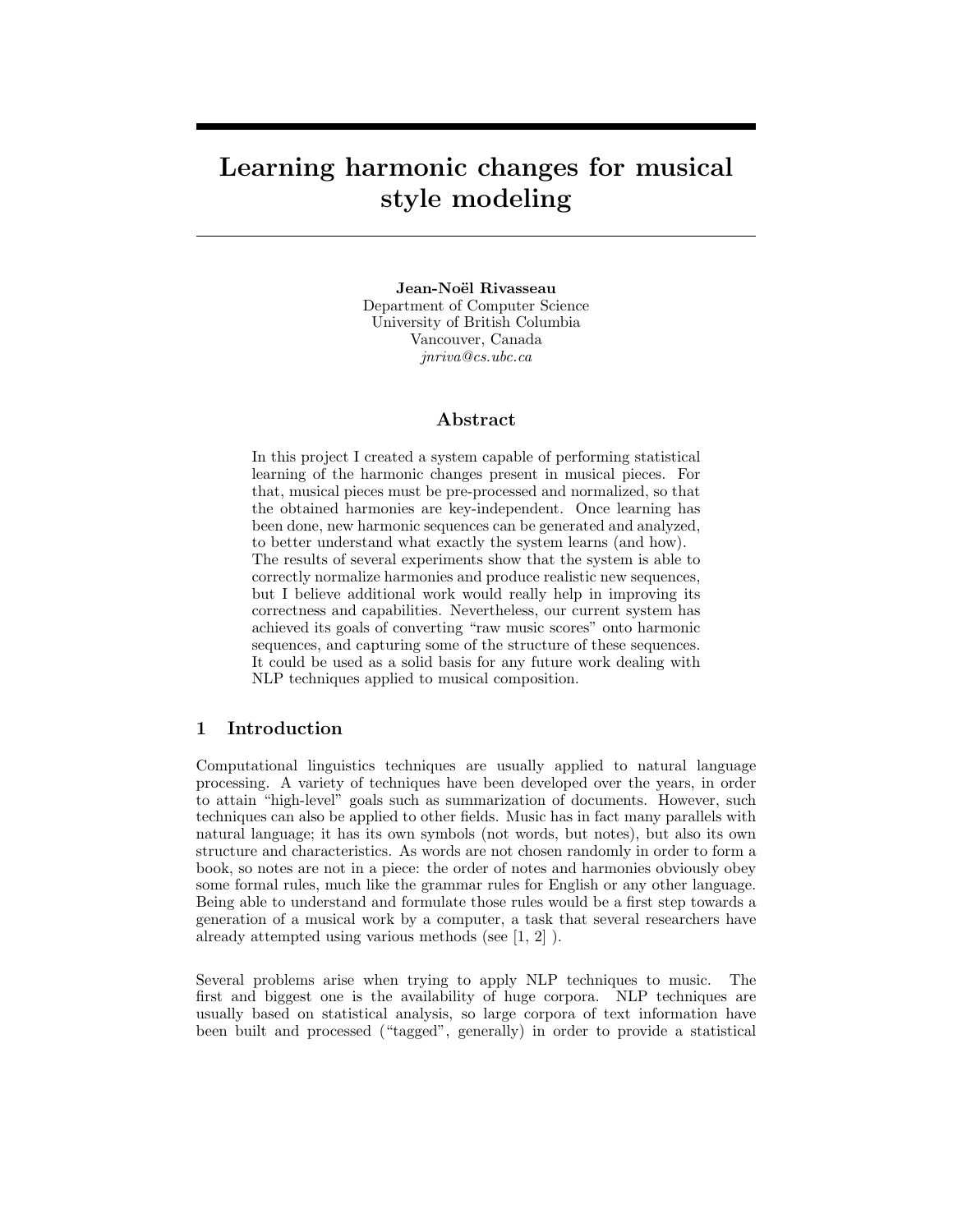data bank for many purposes. There is no such available musical corpus, so researchers in this field must create and build their own corpus. A second problem is the choice of symbols that are to be used for modeling music. Symbols are important because essentially, a given system will try to learn something based on these symbols. If we wanted to learn grammar rules, such as "a verb is usually followed by a noun", we would use a corpus of symbols representing different grammatical categories (pronouns, verbs, and so on...). We would not care about the actual words. On the other hand, if we wanted to build a system for summarization, obviously the sense of each word would have to be modeled. The same analogy applies to music; should individual notes be used as symbols? or sequence of chords ? It obviously depends on what one is trying to learn and infer.

This project's goal is to build a system capable of recognizing the sequences of harmonies in a given piece or corpus (collection of pieces). This is motivated by the fact that I believe harmony can be a good indicator of the structure of a musical work. Some of my previous work in the area of automated music composition dealt with the clustering of several music pieces into various "styles". In order to achieve this, the data extracted from the musical works consisted only in "transitions" from one note to another, and the order didn't matter. While such a system achieved some results, and the clustering was overall good, the generated music coming out of the algorithm didn't make much sense. That was, in my opinion, in no small part due to the fact that relying only on note transitions isn't constrained enough. While it may capture some patterns used by a particular composer, overall it will produce music that is not bound to any rules, which is not the case for almost any human-composed work, since usually music obeys some general rules of harmony. To give a very rough analogy, considering only notes is like considering only letters (and not words) in English. It may be true that "r" is more likely to be followed by "a" than by "z"; however generating English sentences by learning only such probabilities will almost always produce gibberish and not actual words.

That is why I decided to go one step beyond this model and try to use harmony to learn the structure of musical works. The symbols that we are going to use are thus harmonic symbols. A harmony is an abstract set of notes (whose exact pitch, or even arrangement, is not defined). Original music pieces have to be converted to a sequence of harmonies, to obtain a corpus that can be analyzed by standard NLP techniques. Note that one of the advantage of learning harmony is that the set of symbols is in fact very limited, it will usually be in the range of tens. We won't have to deal with thousands of symbols as can be the case with English words.

Our system should be capable of learning, from an original corpus, the basic harmonic movement rules, and generating a new harmonic sequence according to these probabilistic rules. This paper will describe the process of building such a system. It will be organized as follows. The next section will provide an overview of the system, stating precisely what are our objectives and requirements, and what methods (NLP techniques, or others) we will use. After that, Section 3 describes the process of converting a musical work into a list of exploitable symbols. Section 4 describes how we do parameter estimation. Section 5 presents some results achieved with our system, and Section 6 briefly provides an evaluation of these results. The emphasis on this report is on the description of the mechanisms governing our experimental algorithm, not on the evaluation of preliminary results. It is our hope that the system we built can be used as a basis for the creation of a large corpus, which would allow a more precise evaluation. Future work could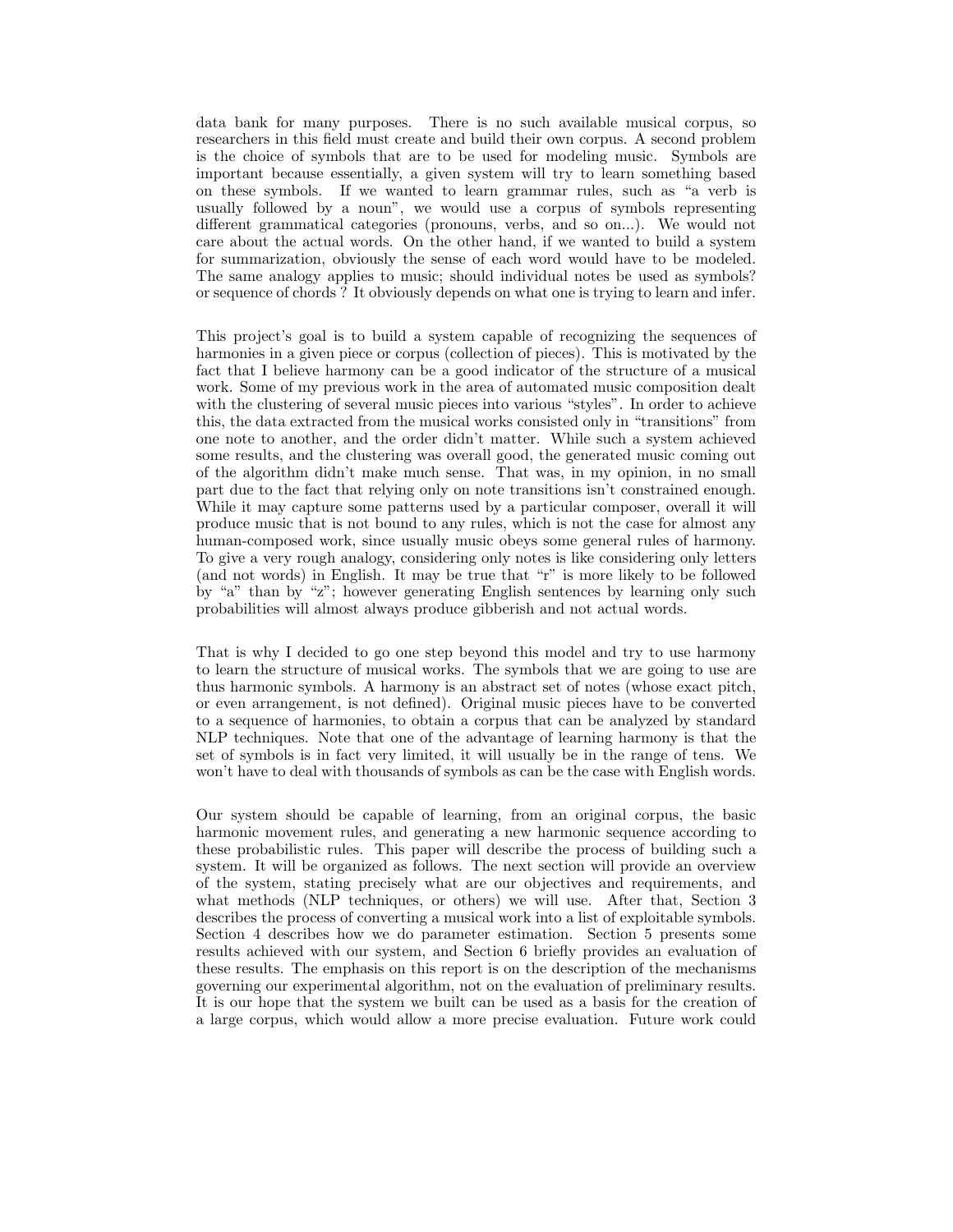improve many areas of the system and allow for better results.

# 2 Overview of the system

# 2.1 Goals and specifications

Our general objectives are:

- given a particular corpus of harmonic symbols, learn the probabilistic grammar associated with that corpus
- use that probabilistic grammar to generate a new harmonic sequence, hopefully somewhat similar to the succession of harmonies present in the original corpus
- be able to generate an exploitable corpus from a given set of music data

The most important thing that we want to achieve is generality and extensibility. That means we wish to produce a system anyone can reasonably use with any kind of music data. So we decided to take as an input, for the creation of a corpus, MIDI files. MIDI files are widely available on the Internet and they contain sufficient "abstract data" to be able to produce a sequence of harmonies out of them. Still, they are far from perfect, and other music formats (Finale format for example) are closer to the standard written (notated) music used by Western composers. However files in these formats are much less available. Choosing MIDI was a reasonable compromise as MIDI files are easily generated, and we believe it is the only current choice that can allow quick creation of arbitrary corpora.

It is important to understand that for any work dealing with music composition or analysis, dealing with notated music is almost mandatory since notation simplifies the actual "acoustic" music it represents. Without that simplification, it is simply too hard to deal with music; for example, even a single musical work can sound different, depending on the player's interpretation. As written English is a simplification of speech (and the complexity of the associated sounds!), notated music is a very useful simplification of the actual music.

## 2.2 Methods chosen

From a general point of view, this whole project is based on the work of Ponsford et al., described in [6]. Readers are referred to that paper for some of the technical details of the algorithms described here. Ponsford et al. used an unique corpus consisting of 84 seventeenth-century French sarabandes; they also started with MIDI data, that they converted to Prolog first. The techniques used in this project and their work are the same, both for the preparation of harmony symbols and the NLP method used to learn a statistical grammar. The implementation is a little bit different, however, since I focused on being easily able to create a corpus directly from MIDI files with as little possible human interaction as possible. As a result I used GUIDO rather than simple Prolog data as an intermediate format (see Section 3).

In order to perform statistical learning over harmonic symbols, several choices are available, such as hidden Markov Models or context-free grammars. We will use n-grams, more precisely, trigrams. N-grams allow to capture a certain amount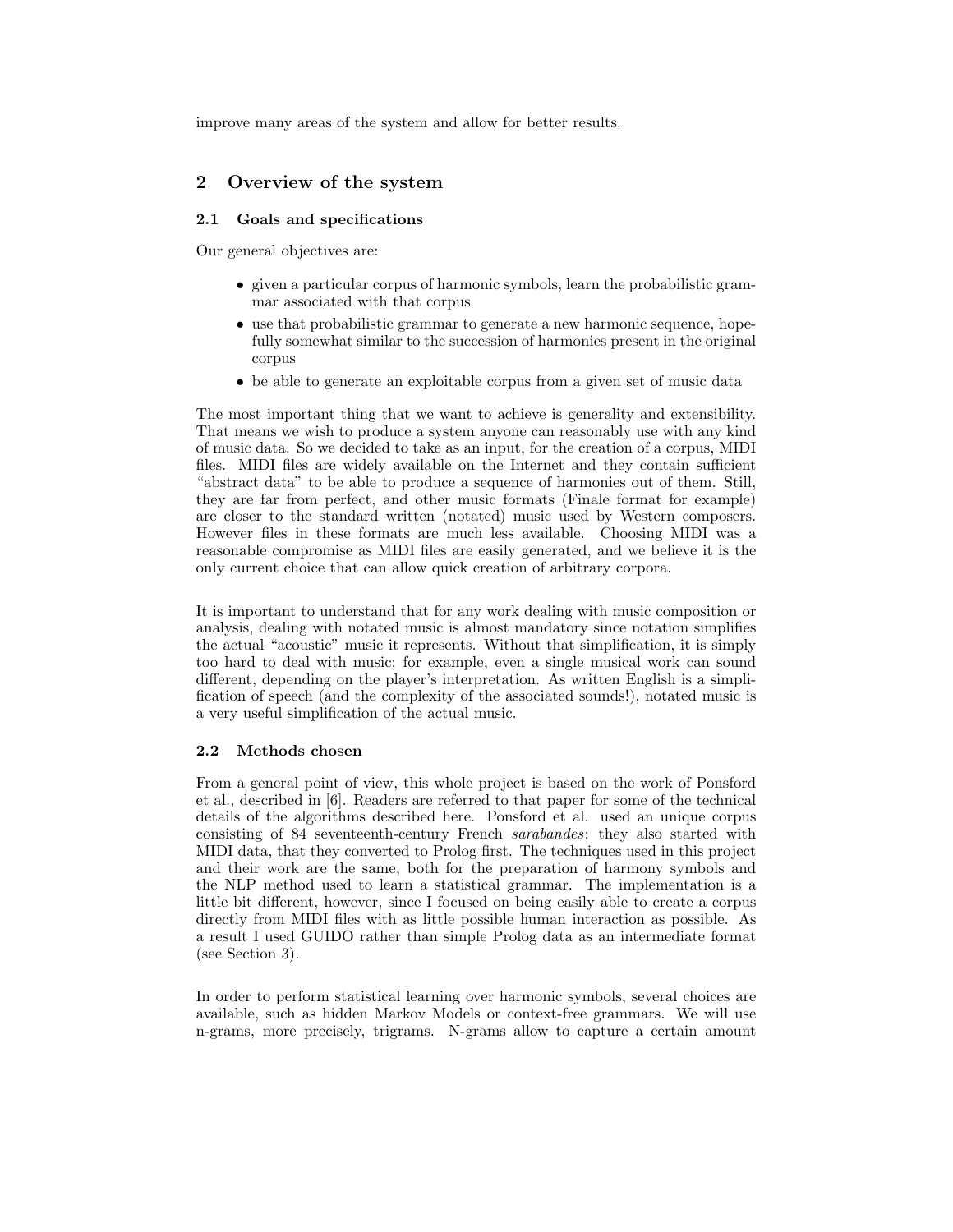of context when analyzing a sequence of symbols. For trigrams more specifically, the main assumption is that every new symbol in a sequence depends on the two last symbols. So for every two given symbols appearing in the corpus, we can get a statistical distribution over the choices for the next symbol. In our case, this would mean the evolution of harmony only depends on the last two harmonies. Of course, this is a simplification, if we were to use trigrams with natural language, it is obvious that a word in a book is not only dependent on the two last words (in fact, it is probably dependent of any previous word, that is, the whole book).

We have in fact a trade-off: with longer n-grams, we can capture more context, which makes the system more realistic. However as n becomes larger, the data becomes sparser; when n is equal to the length of the piece, there is only one available n-gram consisting of the whole piece. The derived grammar obviously consists of this unique symbol and is uninteresting. Trigrams seem a good choice, given the fact that we are modeling harmonies. Such harmonies are already derived from several notes.

Parameter estimation using trigrams is described in more details in section 4.

# 3 Converting notated music to a sequence of harmonies: preparing a corpus from MIDI files

Building the corpus is the first thing our system should be able to do, in order to be trained on this corpus later. This first phase can be itself divided in 3 separate steps.

- 1. Convert from MIDI to a list of notes and their durations
- 2. Sample harmony at fixed-length intervals from the sequence of notes
- 3. Arrange harmonies, resolve dissonances

# 3.1 Conversion from MIDI

This step is straightforward. It involves extracting the data encapsulated in a MIDI file and convert it to a sequence of notes. Each note must also have an associated length (duration). In MIDI, each note is in fact a keystroke on a piano instrument, so the length is encoded in milliseconds. We would like that length to be converted to a standard duration for notated music (ie, quarter of a bar, etc...). In our case, this conversion is done with the help of a commercial program, Sibelius, that can import MIDI files and re-export them in GUIDO format. GUIDO is a standard format for score level music representation, more suited than MIDI for our system, and that can be easily parsed (see [5]). In fact, there are converters directly from MIDI to GUIDO, but I favored the use of Sibelius as an extra step in the conversion chain, since Sibelius MIDI import does a much better job than most other MIDI converters available.

From then, the GUIDO data is parsed (with a C++ program) and we obtain a sequence of notes and durations. We are then able to proceed to the next step.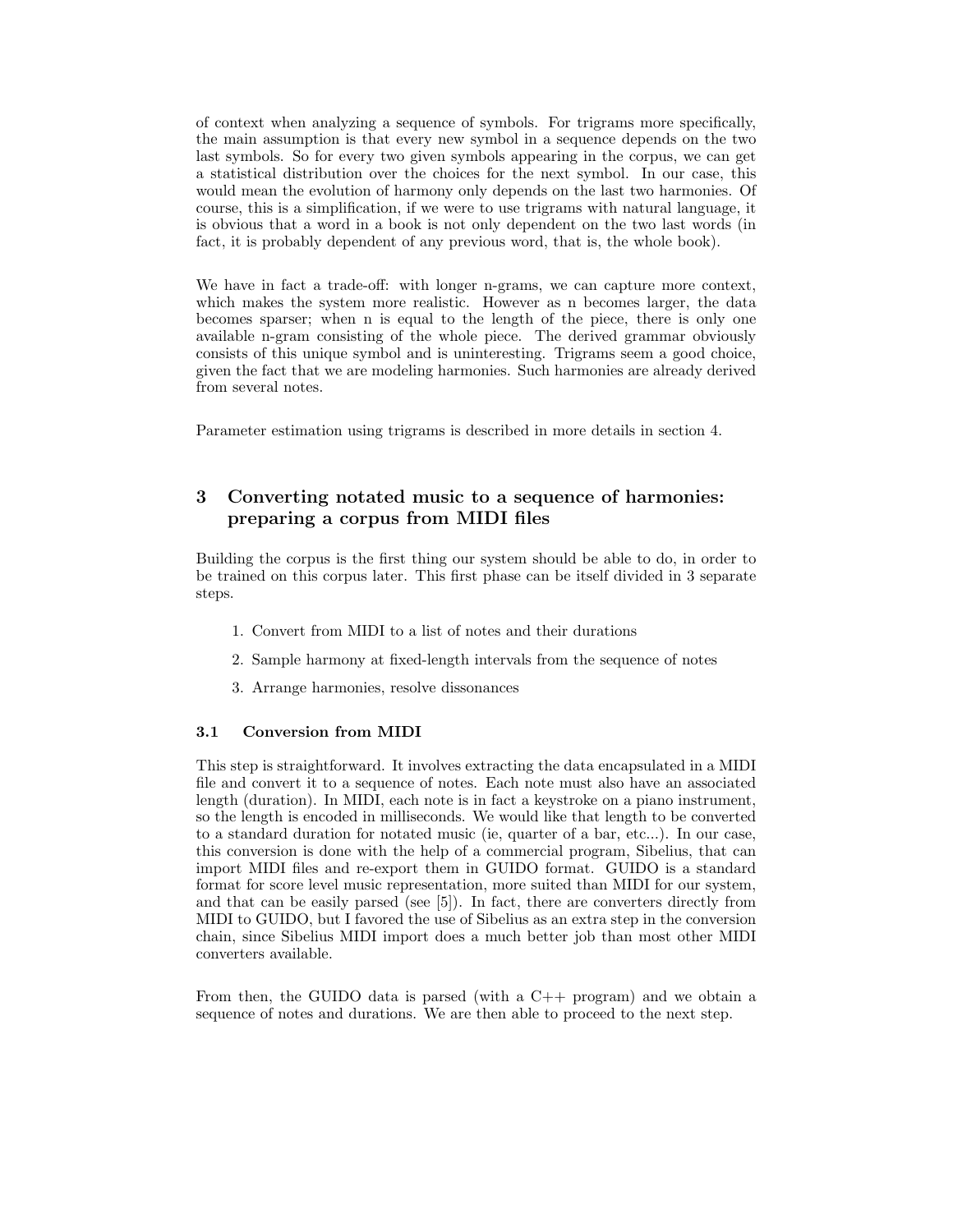## 3.2 Sampling Harmony

For this step we need to precise a "window" size, called the sampling rate. We will use that window size as the length of a time interval, and all notes inside such an interval will be regrouped together in order to derive a harmony, as shown in Figure 1. "Doubled" notes are removed.



Figure 1: Sampling step: regrouping notes to form harmonies (here the sampling rate is equal to one half of a full note)

It should be noted that the choice of a sampling rate is very important. The optimal sampling rate should probably be the rate at which the smallest harmonic changes occur in the considered piece or corpus. As of now, the specification of the sampling rate requires human interaction. An algorithm guessing a plausible value for the sampling rate would be a valuable future work.

#### 3.3 Arrangement of harmonies

An harmony is an abstract set of notes. Thus we could skip this step, leaving all the various steps of notes we obtained in the previous step as our symbols for parameter estimation. However, here we will favor "standard" harmonies over others, corresponding to the main chords on a given key (scale). They consist of triads (for the key of C, these are C-E-G, D-F-A, E-G-B, etc...). So we will try to convert most of the sets we obtained to these triads. For example, if only a single note is encountered in a given sampling time interval, two notes will be added in order to obtain a triad (if C is found, it will be completed to C-E-G). Similarly, we will resolve dissonances and seventh, removing additional notes. The algorithm used for this step is the same as in [6], and the reader is referred to that paper for details. Figure 2 describes this process.



Figure 2: Normalization of harmonies

All this simplifying work has the result of diminishing the number of total "harmony symbols". This allows for a better modelization of the harmonic structure of a piece, as such normalization eliminates most uncommon harmonies and concentrate all the data into a few essential symbols. Some "strange harmonies" still remain after this step, however, they become statistically insignificant and are not a problem.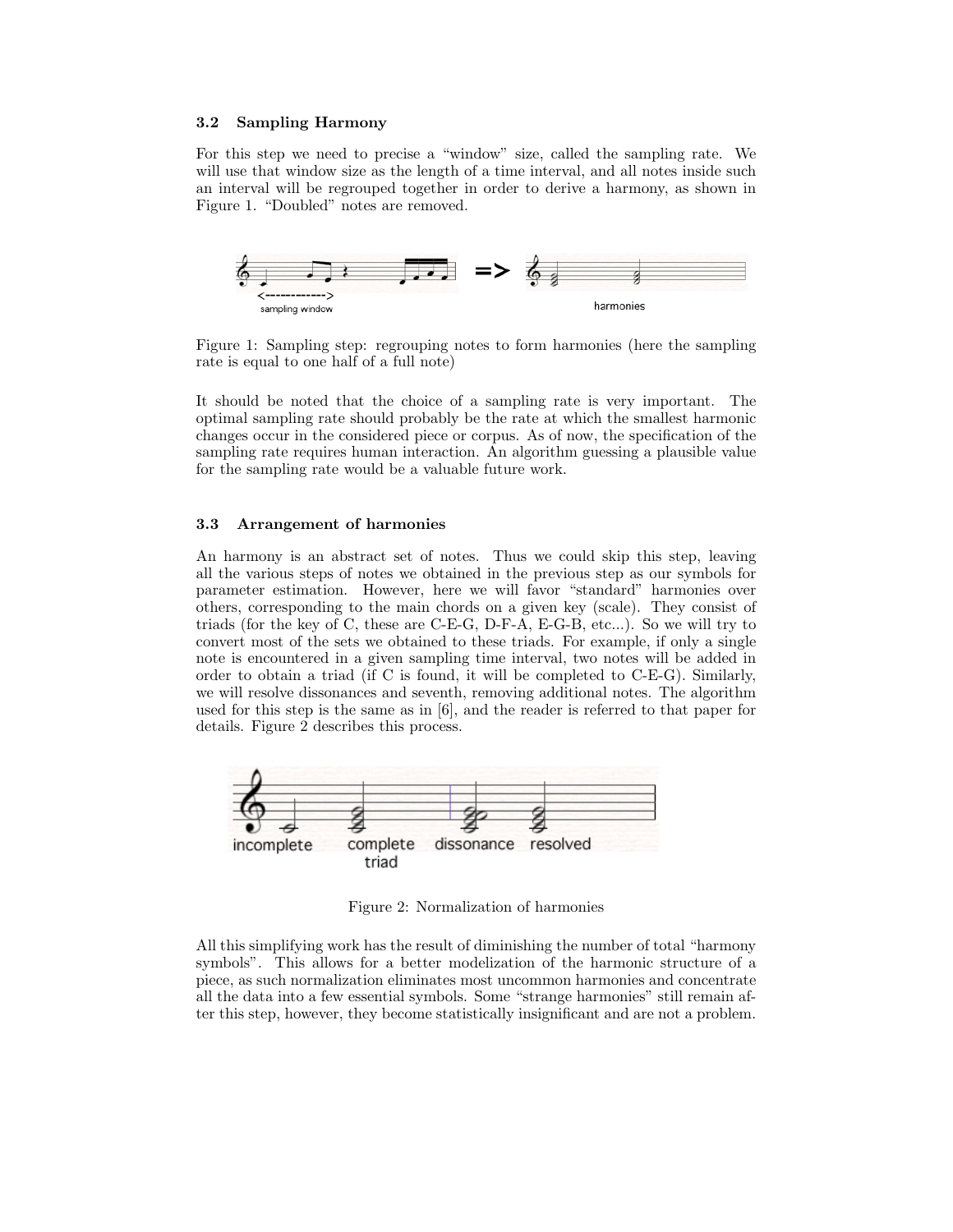It should be noted at this point, that every piece of music considered has of course a key and a mode (major or minor). To be able to perform learning over pieces of different keys in the same corpus, every piece is converted so that the harmonies obtained are neutral with respect to key and mode. This implies that the system should be provided with a key and a mode for each piece considered.

# 4 Parameter estimation, grammar learning, generation

Once we are at this step, the system has nicely converted all music data into a list of different symbols corresponding to various harmonies. So in essence, these symbols are abstract and we will use standard NLP methods just as we would if we were dealing with English words. As a side note, all the algorithms described in this section were implemented in Perl, contrary to the previous step when everything was written in C++.

## 4.1 Parameter estimation

Parameter estimation is straightforward. The set of trigram sequences in the considered corpus is found, and counts for all these trigrams are computed. Then probabilities of a next symbol, given a context of two previous symbols, must be learned. For that, it is sufficient to get the number of times a symbol occurs after the given context (that is, in fact, the counts of trigrams), and that number is divided by the number of times the considered context appears in the corpus, to obtain the required probability.

$$
Pr(symbol_a|symbol_b, symbol_{bc}) = \frac{\# \text{ occurrences trigram}_{a,b,c}}{\# \text{ occurrences context}_{b,c}}
$$

To facilitate generation, tables of the next symbol's probabilities for all the possible contexts can be stored.

### 4.2 Grammar Learning

Once we have those probabilities, grammar learning cab be done. The incentive behind grammar learning is to attempt to derive rules that govern the harmonic movement of a corpus. However, in the current case, obtaining these rules doesn't guarantee we will get precious information about the music structure we are trying to learn. This is because a typical grammar is much too big and complex to understand, and the justification of relations between formal grammar rules and harmonic evolution is not self-evident. I believe it is more useful to generate new pieces in order to understand what rules govern the composition of pieces, and what is (or isn't) correctly learned by the system. So for the current project, I decided not to focus on grammar learning. The reader interested in the process of grammar generation can read Paragraph 9 of [6]. It involves converting n-grams parameters to a finite state transition network.

## 4.3 Generation of a new piece

To generate a new sequence of harmonies one simply has to start with two symbols forming a context appearing on the original corpus. From then, the next symbol is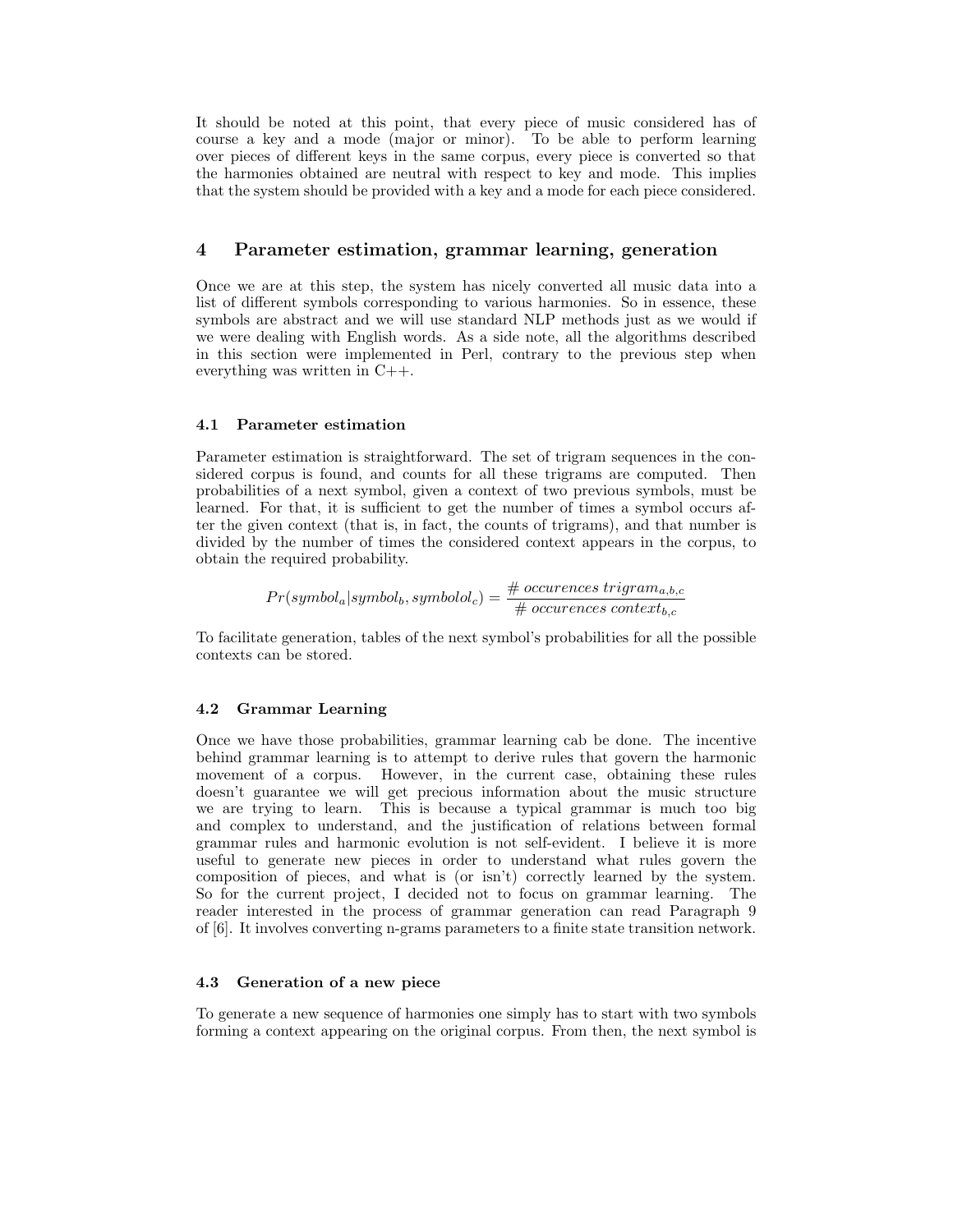picked up according to the transition probabilities tables we computed (we sample a random number and choose the next symbol accordingly). This will give us another context, and this sequence is repeated as much as we want (we choose the length of the new piece).

This process is rather simple, however, and can be refined. One obvious, but essential change is to add an "end" symbol at the end of each piece in the corpus. Then we don't have to specify a predetermined length for the generated piece, but the generation process ends when we encounter (ie, sample) an "end" symbol. This allows pieces of flexible length, and also allows the end of the generated piece to be more like the end of the pieces in the original corpus. The end of a piece is called the cadence, and is generally characteristic of a given style, so this is important (however, remember that trigrams allow us to capture a context of two symbols only: this is obviously a problem for the cadence...). Following the same principle, "start" symbols could be considered, which would remove the need for a choice of an initial context (we would just begin with two "start" symbols, this even helps capturing the structure of harmony at the beginning of a piece). Many other variations are possible for better and more realistic generation; adding symbols for the beginning or end of a musical phrase would probably add much to the depth of the generated pieces, but this would require being able to determine automatically the phrasing of musical works (some work has already been done on that are: see for example [3, 4] ). Due to time constraints, advanced generation variants were not implemented and the system sticked with the standard generation method.

# 5 Experiments and results

Once the system was implemented, I ran several experiments with different musical pieces, thus creating various corpora. This section presents the results of one experiment dealing with a particular corpus, and the settings for that experiment. I decided that the best way to present actual results from my experiments was to reproduce, in conventional music notation, the harmonic scores for one of the generated piece (Figure 5).

The corpus was based on several songs composed by the progressive rock band Marillion. I chose to build my corpus on such musical works mainly because I like that band and not because it would be "well-suited" for my system, or "interesting" to study. In fact, the main incentive for this project was to implement a system that could generate harmonies for any music style, in order for myself (and maybe other people) to play with it and try different styles of music and just "look at the results". I chose a sampling rate of half a full note, and the length of the generated pieces was fixed to 50. It should be noted that actually the corpus is based on very few songs, but several sequences of notes for each song were used, since each song contained scores for many different instruments (strings, piano, bass, acoustic guitar, electric guitar, vocals etc...). So in the end we ended with a reasonably large corpus (10 scores), with about 40 distinct harmonic symbols.. The size of our corpus is comparable to the one used by Ponsford et al., (they used a corpus of about 40 major pieces and 40 minor pieces, but the pieces were much shorter than the ones we consider).

Experiments dealing with only one score were also conducted, as it allowed me to test the robustness of the system, debug it, and verify that its outcome made at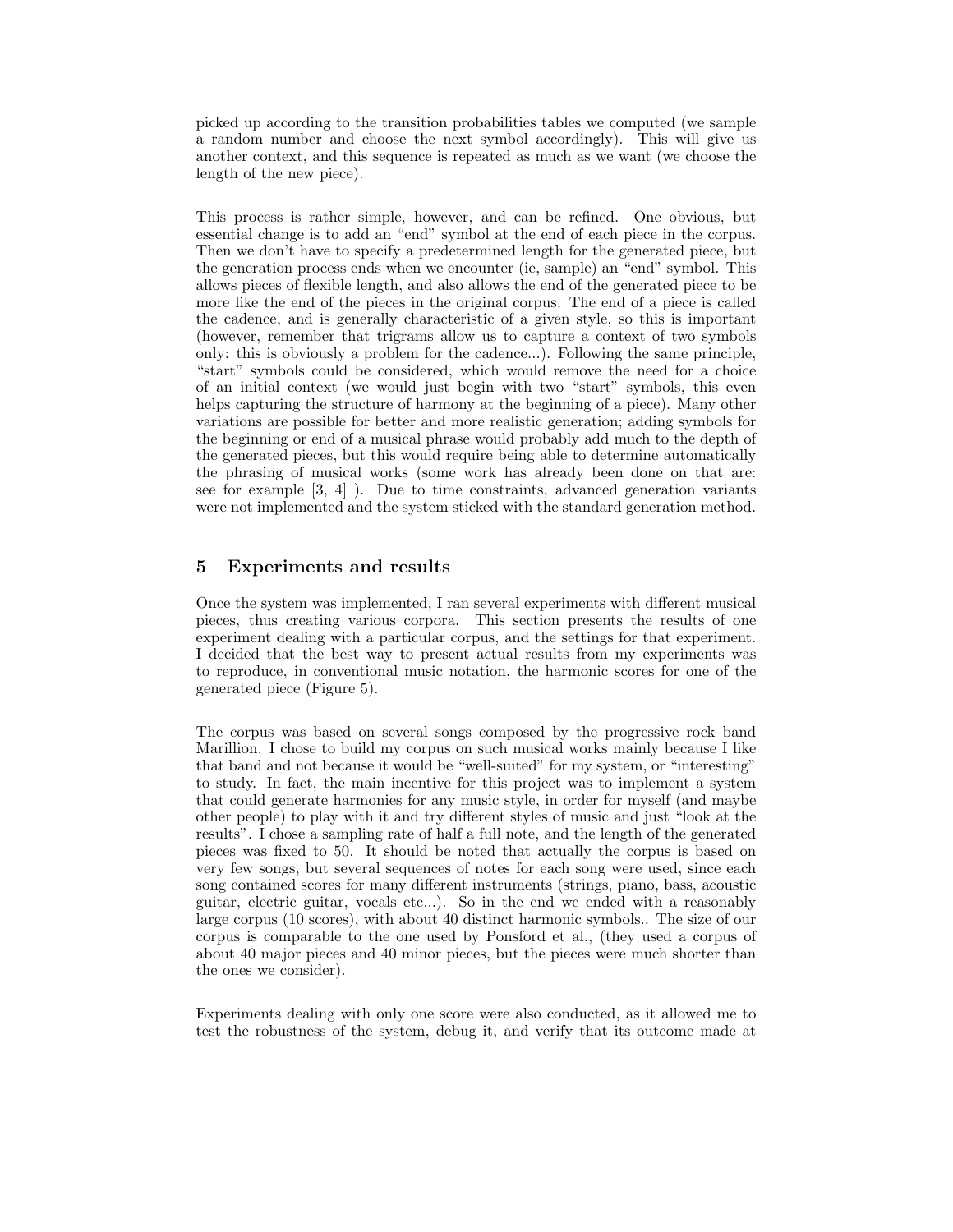least some kind of sense. So a generated piece from a corpus of a single score is also given here (Figure 3), along with a score describing the "harmonic translation" of the original piece (Figure 4).



Figure 3: Harmonic translation of an original piece (part only)



Figure 4: Generated piece, from the original piece given above

# 6 Evaluation of the project

The troublesome part of this project was the evaluation of the system, and of the results of whatever experiments I would run. It is quite difficult to judge the "quality" of the system I built, because the final goal of such a system is hard to define. I consider that my main objectives were reached, since the final system is able to take music data files (in MIDI format) as an input, derive their harmonies, and generate new sequences of similar harmony transitions. Regarding the generated sequences, it is also hard to objectively tell if the system learns intelligently, and to which point. I listened to a lot of produced sequences, and I can say some were quite interesting, with some nice modulations (it happened also, of course, that some of the generated pieces sounded just dull). Without doubt, the sequences obtained are somehow similar to the original ones, but I must admit that this is probably due in no small part to the fact that the same harmonic symbols are used. A better evaluation could be done by asking people their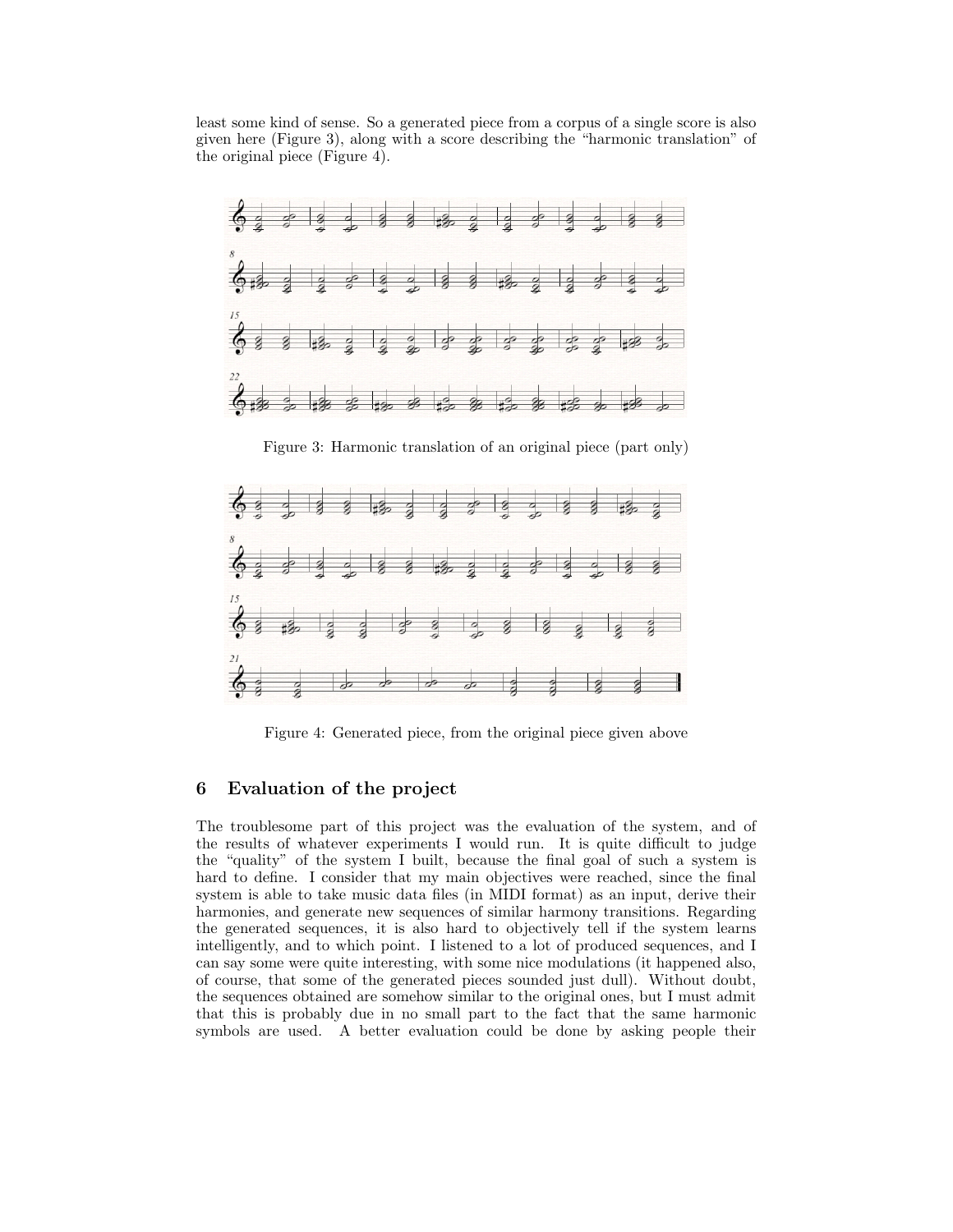

Figure 5: Generated piece, from a corpus of songs

opinions about various generated harmony sequences, derived from musical works they would choose themselves. This would be relatively easy to perform, and could point to several weaknesses of our system (that could be fixed, or not). However, we must remember that harmony is only a part of music, and by simplifying and normalizing a lot of the data present in the original scores, we make music easier to model and learn, but we also lose a lot of precious information regarding the style of the composer.

Anyway, running these experiments allowed me to learn some lessons, and get some ideas of the directions that are worthy to explore in the future. Generally speaking, I know the harmony normalization part needs to be more polished in several ways. I think this is a weak point of my system, but that could be easily fixed with more time. For example, with respect to the "key-neutrality" concept that harmonies have to respect, a score can have different parts in different keys (ie, uses more than one key). The model should allow for that possibility, since with some of the pieces I entered as input, I noticed this caused some problems. Typically, a whole part (generally the middle) of the sequence of harmonies for a piece would be wrong, full of uncommon and not normalized symbols, since at that point the piece occurred a change of key but the system didn't know about that. There are many other examples of changes (minor and major) that should be applied to the conversion and normalization steps of my system, to make it "more polished".

Much more difficult are the issues already raised in Section 4, the introduction of new symbols to enhance the learning of phrases or cadences. It is also hard to predict how much a radical change in the core structure of our model (moving from an n-gram based model to a hidden Markov model, for example) would benefit our statistical learning of harmonic changes.

# 7 Conclusions and further work

Basing our work on Ponsford et al. ([6]), and using the same algorithms and techniques, we implemented a system capable of learning, to a certain extent, the harmonic structure of a musical work. The results I obtained are encouraging, which is a conclusion similar to the one reached by Ponsford et al. On the short-term, a